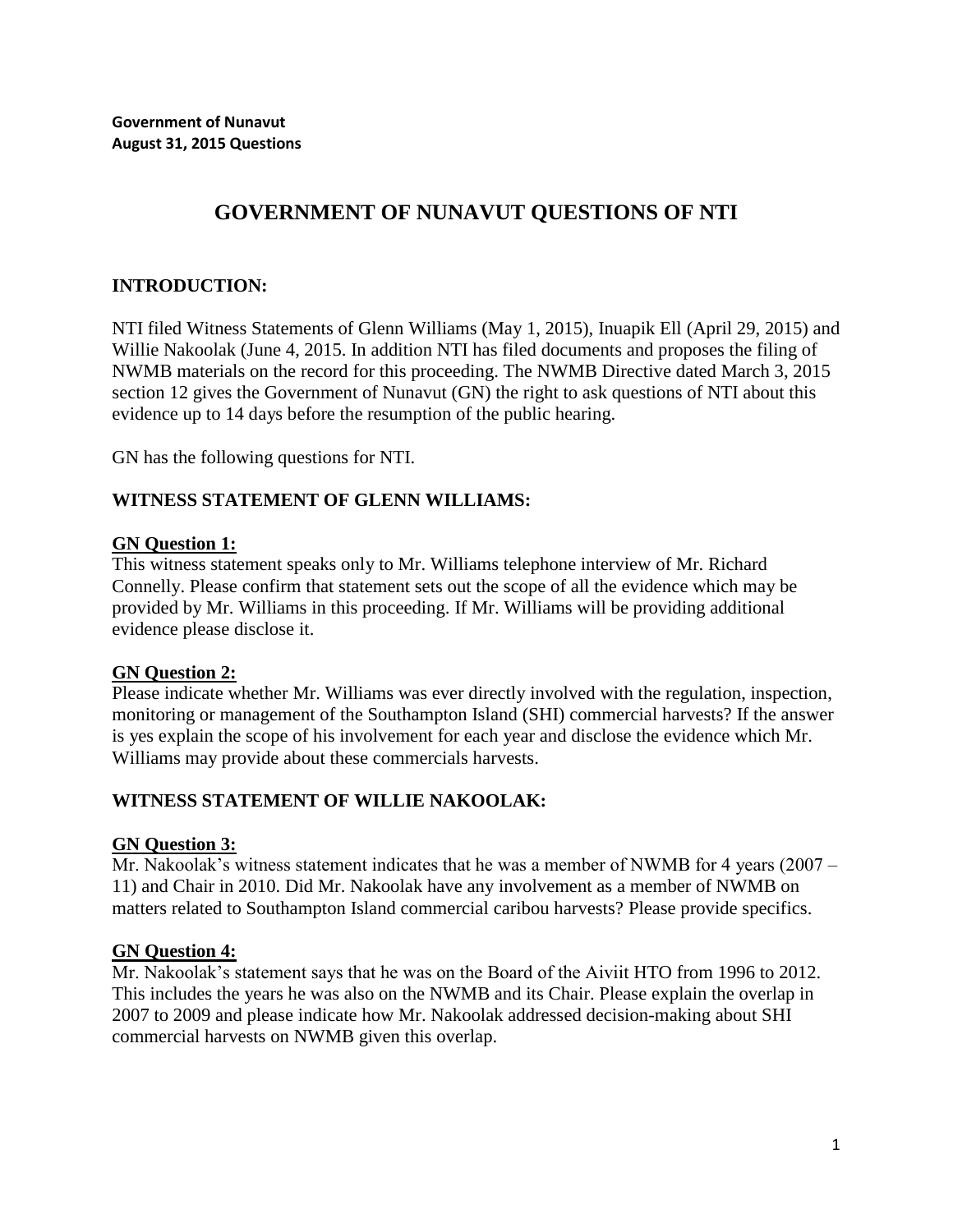# **GN Question 5:**

Was Mr. Nakoolak ever employed in the commercial harvesting operation either at the abattoir or as a hunter?

# **GN Question 6:**

When Mr. Nakkolak was on the board of the Aiviit HTO between 1996 and 2007 did he participate in or work with government in setting annual commercial harvesting quotas for the abattoir? If yes please explain Mr. Nakkolak's involvement, who generally represented government and how those decisions were made?

# **WITNESS STATEMENT OF INUPIAK ELL:**

# **GN Question 7:**

Did Mr. Ell work as a hunter for the commercial harvest operation in March 1996 or in March of 2007?

#### **GN Question 8:**

Mr. Ell says he remembers the names of 3 individuals who hunted with him for Tunnuq and 6 when the Coral Harbour Community Development Corporation took over. Who are they and what years did each of these hunters work in the commercial harvest?

#### **GN Question 9:**

GN understands that hunters could make very good money if the harvest went well and they had no equipment problems. Evidence filed with the Board indicates that hunters were among the higher paid local participants in the annual harvest. In other words, regardless of the legal nature of their relationship to the company conducting the harvest, hunters got paid well and made more than the employees working in the abattoir. Can Mr. Ell confirm these facts?

#### **GN Question 10:**

Mr. Ell indicates that he made \$12.50/caribou plus other income from skidoo rental etc. in the early years rising to \$20.00/caribou later on. He also indicates that he delivered 150 to 200 caribou a week to the abattoir. This corresponds to earnings in the \$1800.00 - \$2500.00 (plus rental income) per week in early years and \$3000.00 to \$4000.00 per week in later years. Can Mr. Ell confirm that.

#### **GN Question 11:**

Can Mr. Ell confirm that gas and oil and ammunition were provided to hunters working in association with the commercial harvest and that they were fed and could stay in camp at no cost if the weather was bad?

#### **GN Question 12:**

Can Mr. Ell indicate whether he also hunted caribou for his family during the years he worked on the commercial harvest?